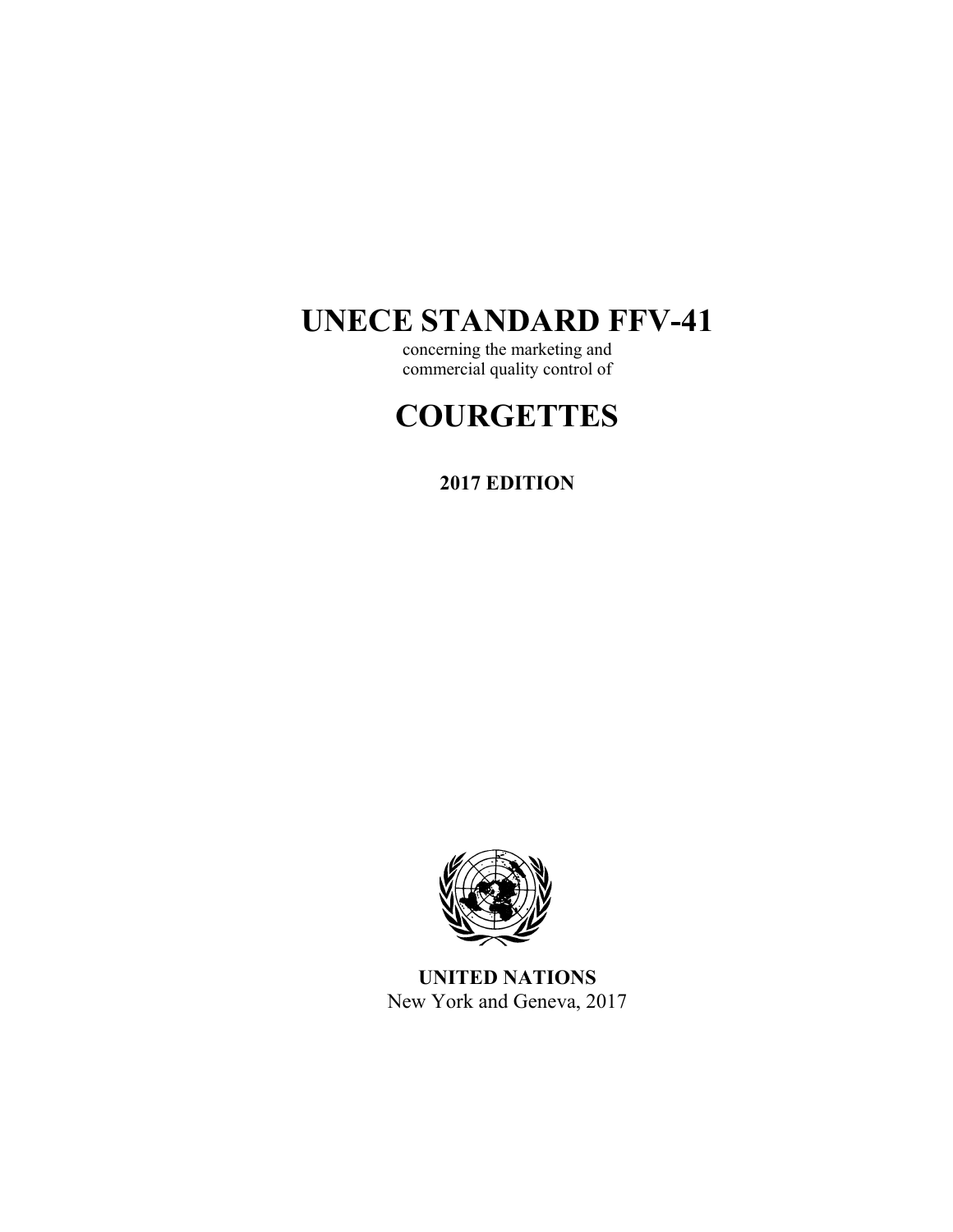#### **NOTE**

#### **Working Party on Agricultural Quality Standards**

The commercial quality standards developed by the Working Party on Agricultural Quality Standards of the United Nations Economic Commission for Europe (UNECE) help facilitate international trade, encourage highquality production, improve profitability and protect consumer interests. UNECE standards are used by governments, producers, traders, importers and exporters, and other international organizations. They cover a wide range of agricultural products, including fresh fruit and vegetables, dry and dried produce, seed potatoes, meat, cut flowers, eggs and egg products.

Any member of the United Nations can participate, on an equal footing, in the activities of the Working Party. For more information on agricultural standards, please visit our website <www.unece.org/trade/agr>.

The present revised Standard for Courgettes is based on document ECE/TRADE/C/WP.7/GE.1/2010/INF.43, reviewed and adopted by the Working Party at its sixty-sixth session.

Aligned with the Standard Layout (2017)

The designations employed and the presentation of the material in this publication do not imply the expression of any opinion whatsoever on the part of the United Nations Secretariat concerning the legal status of any country, territory, city or area or of its authorities, or concerning the delimitation of its frontiers or boundaries. Mention of company names or commercial products does not imply endorsement by the United Nations.

All material may be freely quoted or reprinted, but acknowledgement is requested.

Please contact the following address with any comments or enquiries:

Agricultural Standards Unit Economic Cooperation and Trade Division United Nations Economic Commission for Europe Palais des Nations CH-1211 Geneva 10, Switzerland E-mail: agristandards@unece.org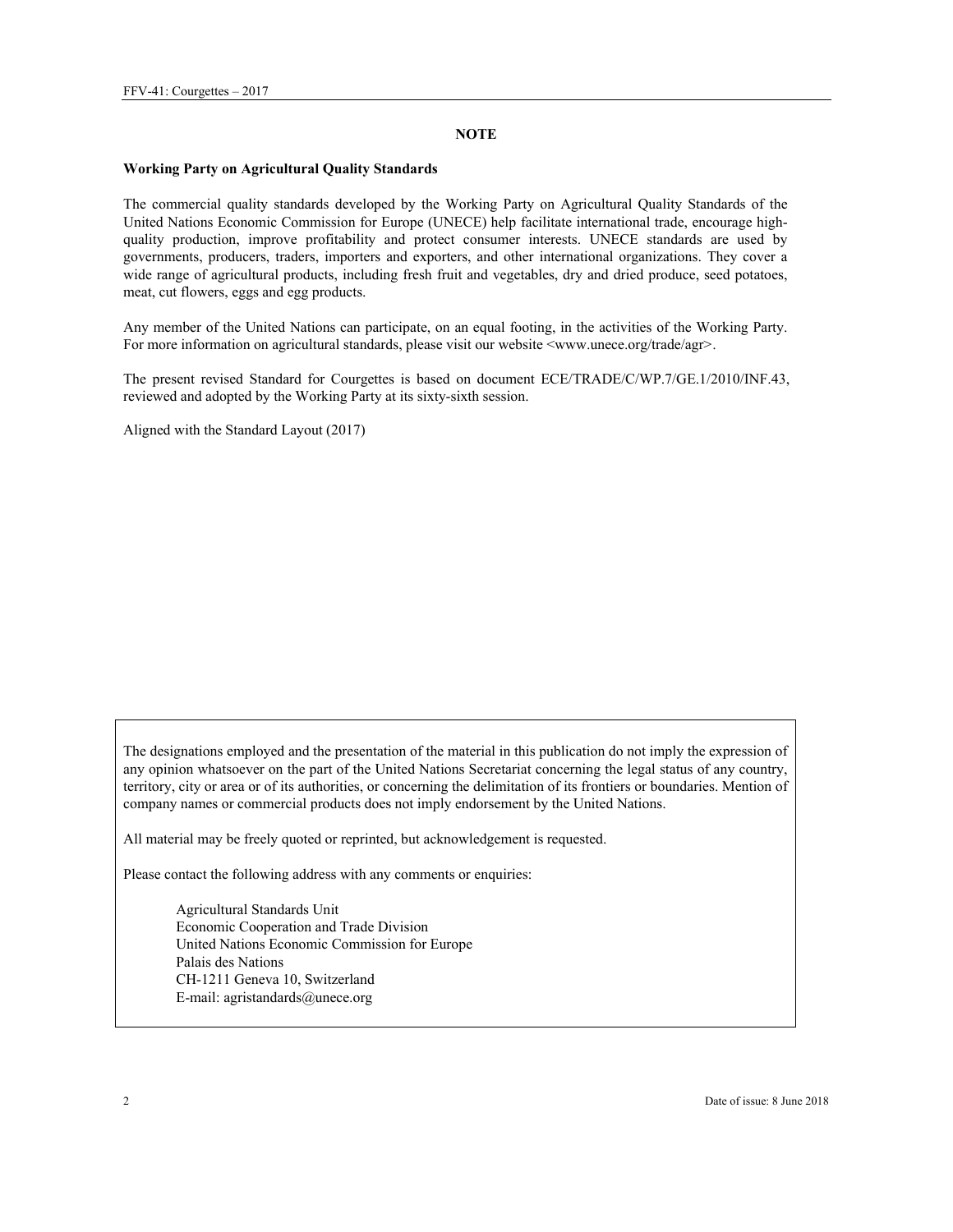# **UNECE standard FFV-41 concerning the marketing and commercial quality control of courgettes**

# **I. Definition of produce**

This standard applies to courgettes, harvested young and tender, before their seeds have become firm, of varieties (cultivars) grown from *Cucurbita pepo* L. Zucchini Group to be supplied fresh to the consumer, courgettes for industrial processing being excluded.

This standard also covers courgettes presented with the flower.

# **II. Provisions concerning quality**

The purpose of the standard is to define the quality requirements for courgettes after preparation and packaging.

However, if applied at stages following export, products may show in relation to the requirements of the standard:

- a slight lack of freshness and turgidity
- for products graded in classes other than the "Extra" Class, a slight deterioration due to their development and their tendency to perish.

The holder/seller of products may not display such products or offer them for sale, or deliver or market them in any manner other than in conformity with this standard. The holder/seller shall be responsible for observing such conformity.

## **A. Minimum requirements**

In all classes, subject to the special provisions for each class and the tolerances allowed, the courgettes and courgettes with the flower must be:

- intact with stalk, which may be slightly damaged
- sound; produce affected by rotting or deterioration such as to make it unfit for consumption is excluded
- clean, practically free of any visible foreign matter
- fresh in appearance
- practically free from pests
- free from damage caused by pests affecting the flesh
- free of abnormal external moisture
- free of any foreign smell and/or taste.

In addition the fruit must be:

- firm
- free of cavities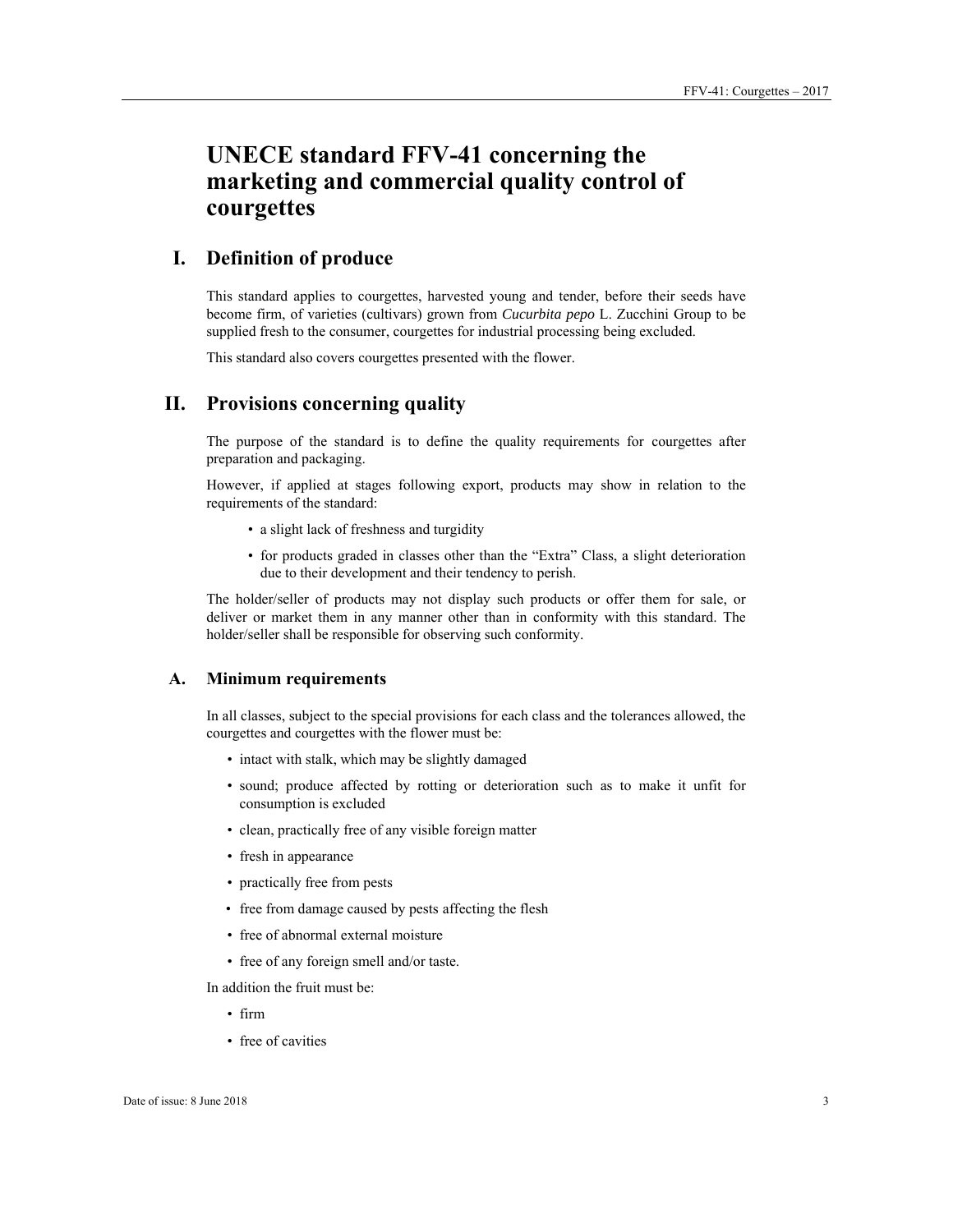- free of splits
- sufficiently developed, without over-development of the seeds.

The development and condition of the courgettes must be such as to enable them:

- to withstand transportation and handling
- to arrive in satisfactory condition at the place of destination.

#### **B. Classification**

Courgettes are classified in three classes, as defined below:

### **(i)** *"***Extra" Class**

Courgettes in this class must be of superior quality. They must be characteristic of the variety and/or commercial type.

They must be:

- well developed
- well formed
- with the stalk neatly cut and of a maximum length of 3 cm.

They must be free from defects, with the exception of very slight superficial defects, provided these do not affect the general appearance of the produce, the quality, the keeping quality and presentation in the package.

#### **(ii) Class I**

Courgettes in this class must be of good quality. They must be characteristic of the variety and/or commercial type.

The courgettes must include a stalk of a maximum length of 3 cm.

The following slight defects, however, may be allowed provided these do not affect the general appearance of the produce, the quality, the keeping quality and presentation in the package:

- a slight defect in shape
- slight defects in colouring
- slight skin defects
- very slight defects due to diseases provided that they are not progressive and do not affect the flesh.

#### **(iii) Class II**

This class includes courgettes that do not qualify for inclusion in the higher classes but satisfy the minimum requirements specified above.

The following defects may be allowed, provided the courgettes retain their essential characteristics as regards the quality, the keeping quality and presentation:

- defects in shape
- defects in colouring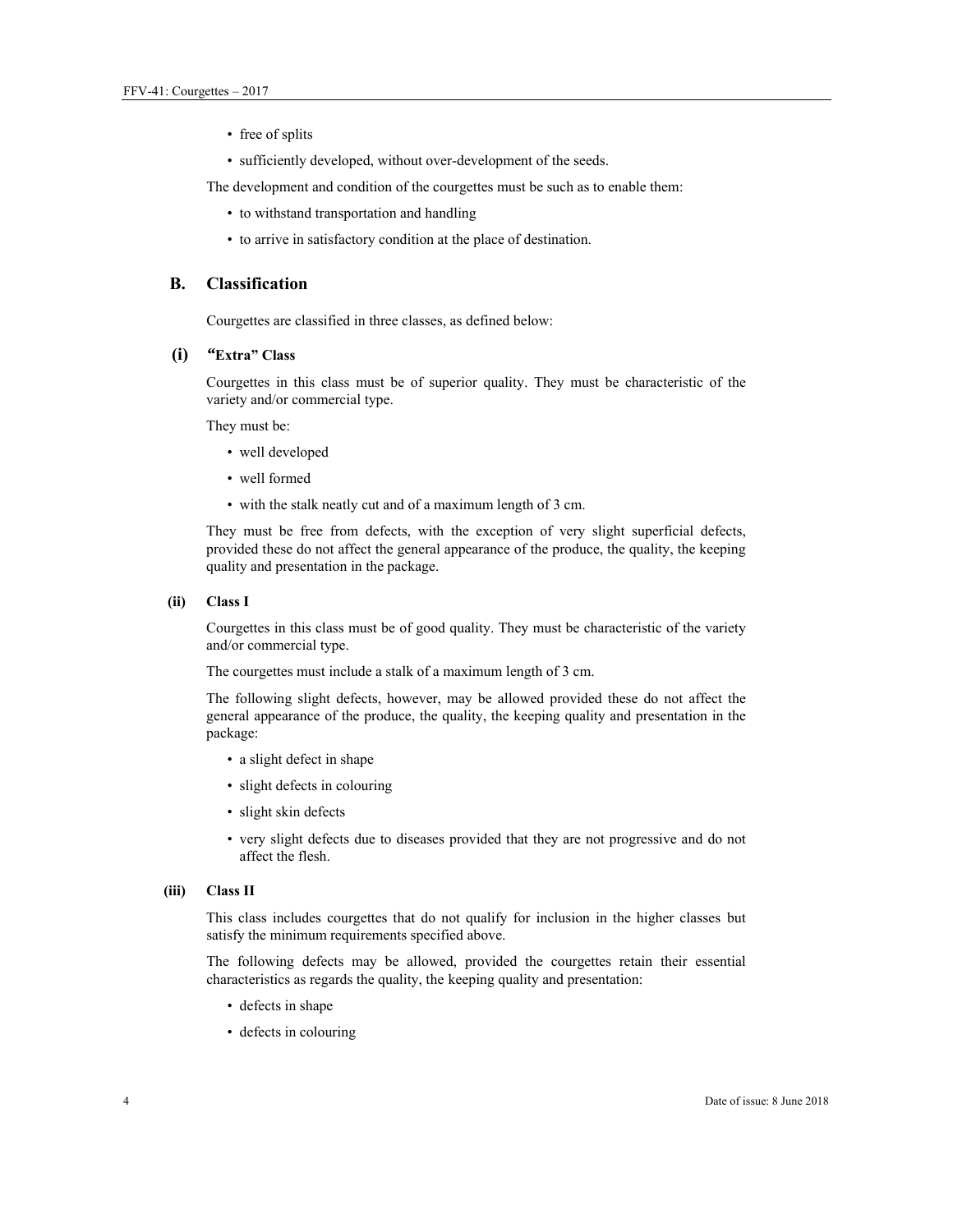- slight sun-scorching
- skin defects
- slight defects due to diseases provided that they are not progressive and do not affect the flesh.

# **III. Provisions concerning sizing**

Size is determined either by length measured between the junction of the stalk and the end of the fruit tip, or by weight of the unit.

(a) For sizing by length:

The minimum length shall be 7 cm.

To ensure uniformity in size, the range in size between produce in the same package shall not exceed:

- 7 cm to 14 cm inclusive
- over 14 cm to 21 cm inclusive
- over 21 cm to 35 cm inclusive
- over 35 cm.
- (b) For sizing by weight:

The minimum weight shall be 50 g.

To ensure uniformity in size, the range in size between produce in the same package shall not exceed:

- 50 g to 100 g inclusive
- over 100 g to 225 g inclusive
- over 225 g to 450 g inclusive
- over 450 g.

Uniformity in size is compulsory for Classes "Extra" and I.

The size requirements shall apply neither to miniature produce<sup>1</sup> nor to courgettes presented with the flower.

# **IV. Provisions concerning tolerances**

At all marketing stages, tolerances in respect of quality and size shall be allowed in each lot for produce not satisfying the requirements of the class indicated.

 $\overline{a}$ 

<sup>&</sup>lt;sup>1</sup> Miniature product means a variety or cultivar of vegetable, obtained by plant breeding and/or special cultivation techniques. All other requirements of the standard must be met.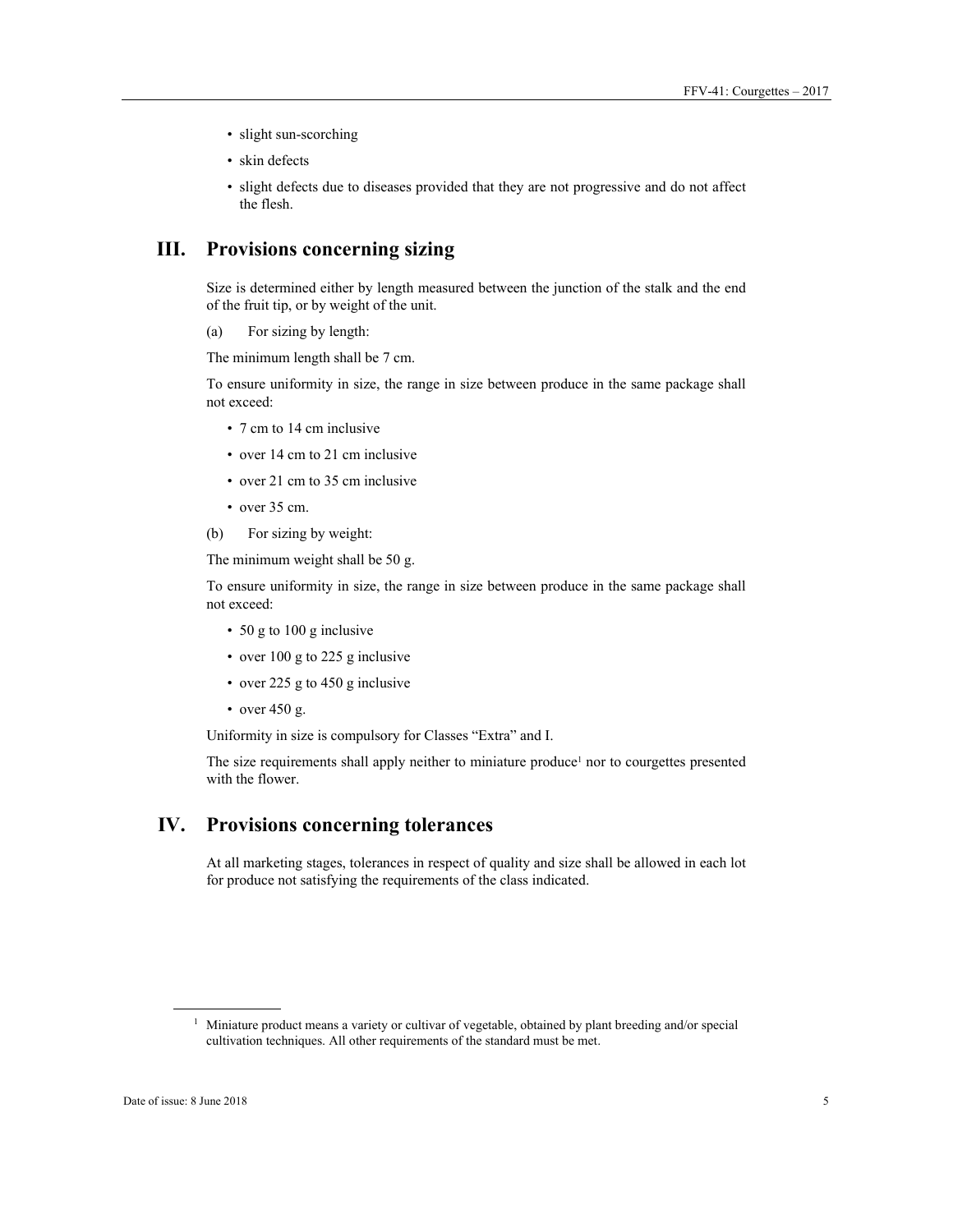## **A. Quality tolerances**

#### **(i) "Extra" Class**

A total tolerance of 5 per cent, by number or weight, of courgettes not satisfying the requirements of the class but meeting those of Class I is allowed. Within this tolerance not more than 0.5 per cent in total may consist of produce satisfying the requirements of Class II quality.

#### **(ii) Class I**

A total tolerance of 10 per cent, by number or weight, of courgettes not satisfying the requirements of the class but meeting those of Class II is allowed. Within this tolerance not more than 1 per cent in total may consist of produce satisfying neither the requirements of Class II quality nor the minimum requirements, or of produce affected by decay.

#### **(iii) Class II**

A total tolerance of 10 per cent, by number or weight, of courgettes satisfying neither the requirements of the class nor the minimum requirements is allowed. Within this tolerance not more than 2 per cent in total may consist of produce affected by decay.

## **B. Size tolerances**

For all classes (if sized): a total tolerance of 10 per cent, by number or weight, of courgettes not satisfying the requirements as regards sizing is allowed.

# **V. Provisions concerning presentation**

## **A. Uniformity**

The contents of each package must be uniform and contain only courgettes of the same origin, variety or commercial type, quality and size (if sized), and appreciably the same degree of development and colouring.

However, a mixture of courgettes of distinctly different commercial types and/or colours may be packed together in a package, provided they are uniform in quality and, for each commercial type and/or colour concerned, in origin. However, in case of those mixtures uniformity in size is not required.

Miniature courgettes and courgettes with the flower must be reasonably uniform in size. Miniature courgettes may be mixed with other miniature products of a different type and origin.

The visible part of the contents of the package must be representative of the entire contents.

## **B. Packaging**

Courgettes must be packed in such a way as to protect the produce properly.

The materials used inside the package must be clean and of a quality such as to avoid causing any external or internal damage to the produce. The use of materials, particularly of paper or stamps bearing trade specifications, is allowed, provided the printing or labelling has been done with non-toxic ink or glue.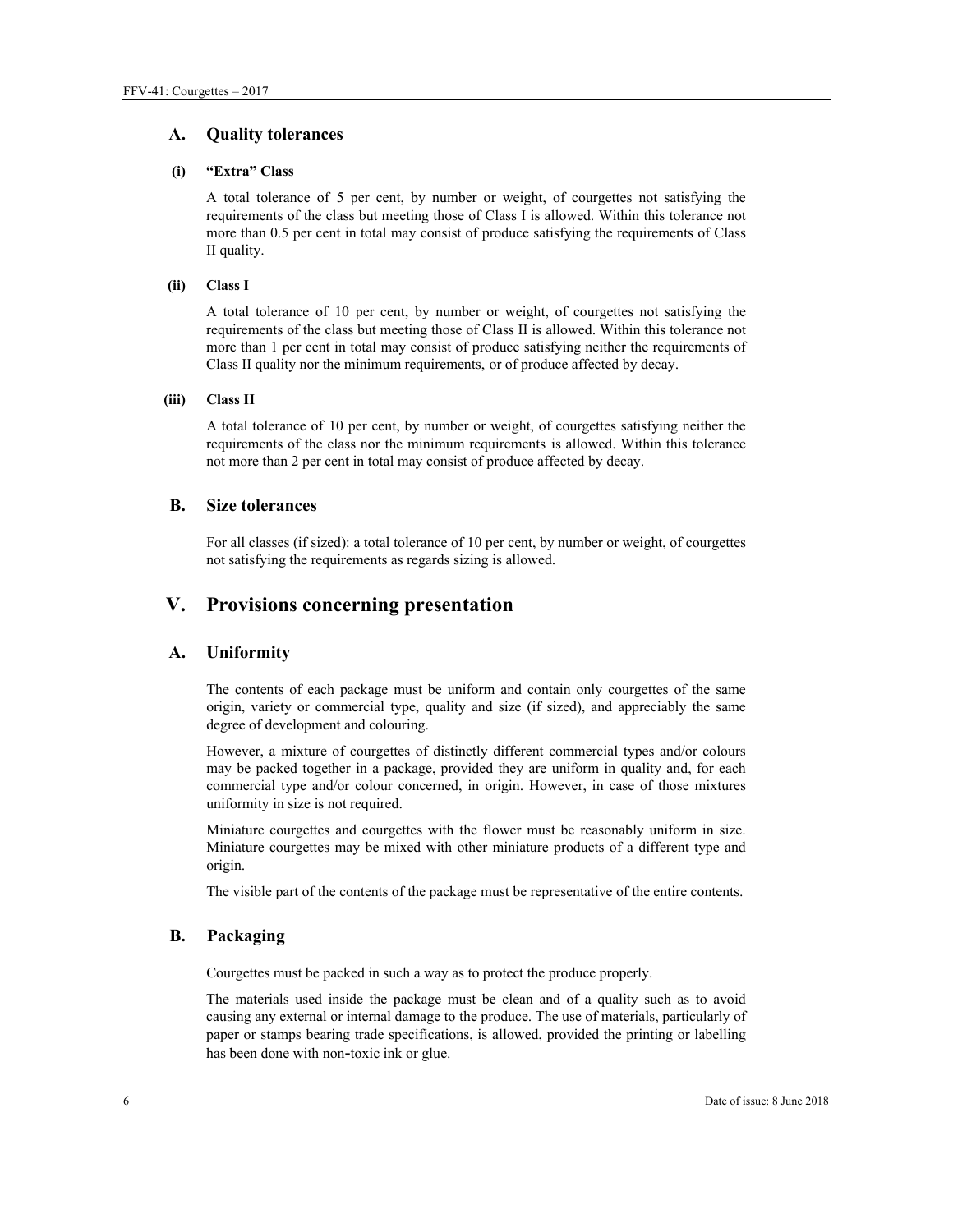Stickers individually affixed to the produce shall be such that, when removed, they neither leave visible traces of glue, nor lead to skin defects. Information lasered on single fruit should not lead to flesh or skin defects.

Packages must be free of all foreign matter.

# **VI. Provisions concerning marking**

Each package<sup>2</sup> must bear the following particulars, in letters grouped on the same side, legibly and indelibly marked, and visible from the outside:

## **A. Identification**

Packer and/or dispatcher/exporter:

Name and physical address (e.g. street/city/region/postal code and, if different from the country of origin, the country) or a code mark officially recognized by the national authority<sup>3</sup> if the country applying such a system is listed in the UNECE database.

## **B. Nature of produce**

- "Courgettes", "Courgettes with the flower" or equivalent denomination if the contents are not visible from the outside.
- "Mixture of courgettes", or equivalent denomination, in the case of a mixture of distinctly different commercial types and/or colours of courgettes. If the produce is not visible from the outside, the commercial types and/or colours and the quantity of each in the package must be indicated.

## **C. Origin of produce**

- Country of origin<sup>4</sup> and, optionally, district where grown, or national, regional or local place name.
- In the case of a mixture of distinctly different commercial types and/or colours of courgettes of different origins, the indication of each country of origin shall appear next to the name of the commercial type and/or colour concerned.
- In the case of a mixture of miniature produce of different species of different origins, the indication of each country of origin shall appear next to the name of the species concerned.

 $\overline{a}$ 

<sup>2</sup> These marking provisions do not apply to sales packages presented in packages. However, they do apply to sales packages (pre-packages) presented individually.<br><sup>3</sup> The national legislation of a number of countries requires the explicit declaration of the name and

address. However, in cases where a code mark is used, the reference "packer and/or dispatcher (or equivalent abbreviations)" must be indicated in close connection with the code mark, and the code mark should be preceded with the ISO 3166 (alpha) country/area code of the recognizing country, if not the country of origin. 4 The full or a commonly used name should be indicated.